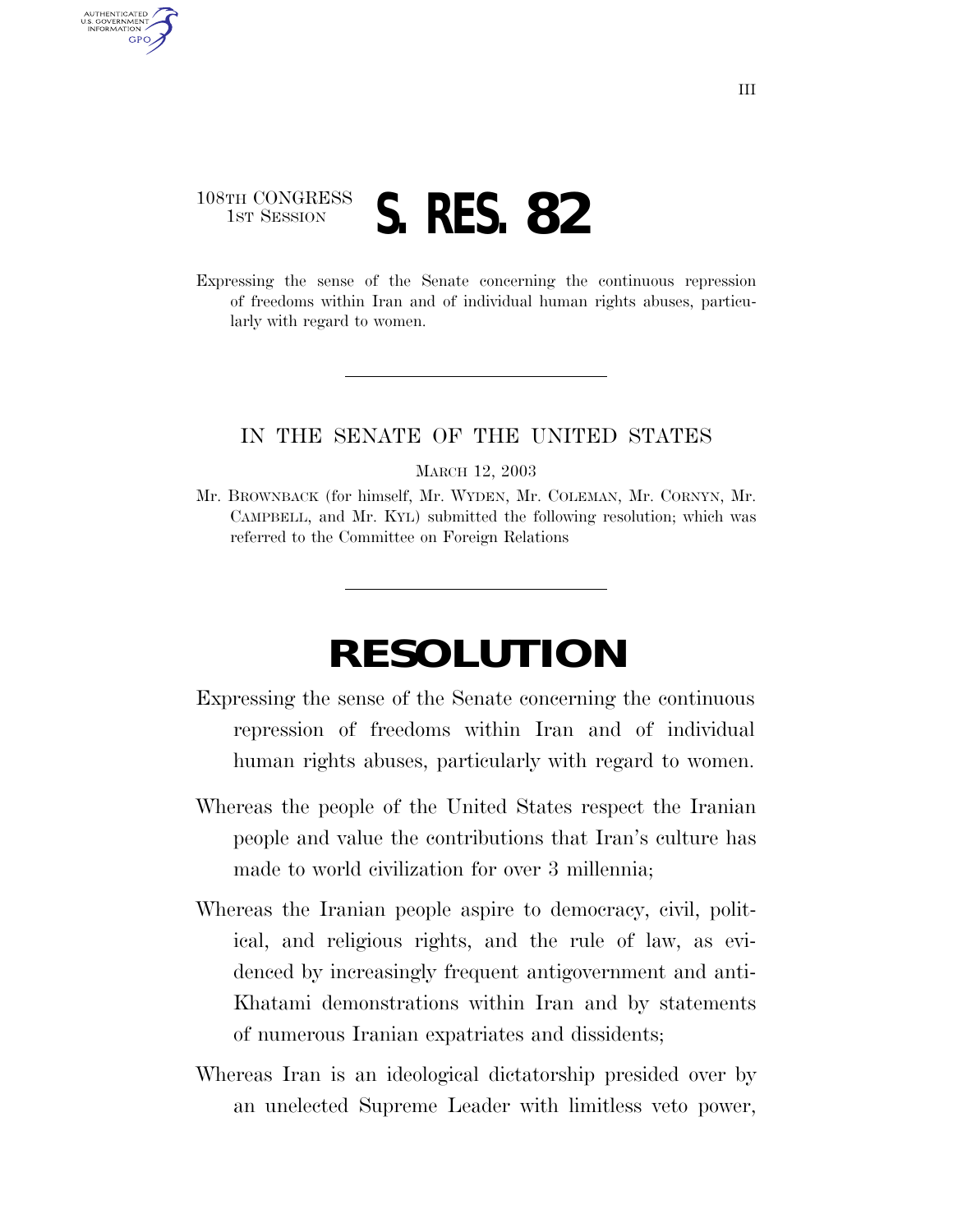an unelected Expediency Council and Council of Guardians capable of eviscerating any reforms, and a President elected only after the aforementioned disqualified 234 other candidates for being too liberal, reformist, or secular;

- Whereas the Iranian Government has been developing a uranium enrichment program that by 2005 is expected to be capable of producing several nuclear weapons each year, which would further threaten nations in the region and around the world;
- Whereas the United States recognizes the Iranian peoples' concerns that President Muhammad Khatami's rhetoric has not been matched by his actions;
- Whereas President Khatami clearly lacks the ability and inclination to change the behavior of the State of Iran either toward the vast majority of Iranians who seek freedom or toward the international community;
- Whereas political repression, newspaper censorship, corruption, vigilante intimidation, arbitrary imprisonment of students, and public executions have increased since President Khatami's inauguration in 1997;
- Whereas men and women are not equal under the laws of Iran and women are legally deprived of their basic rights;
- Whereas the Iranian Government shipped 50 tons of sophisticated weaponry to the Palestinian Authority despite Chairman Arafat's cease-fire agreement, consistently seeks to undermine the Middle East peace process, provides safe-haven to al-Qa'ida and Taliban terrorists, allows transit of arms for guerrillas seeking to undermine our ally Turkey, provides transit of terrorists seeking to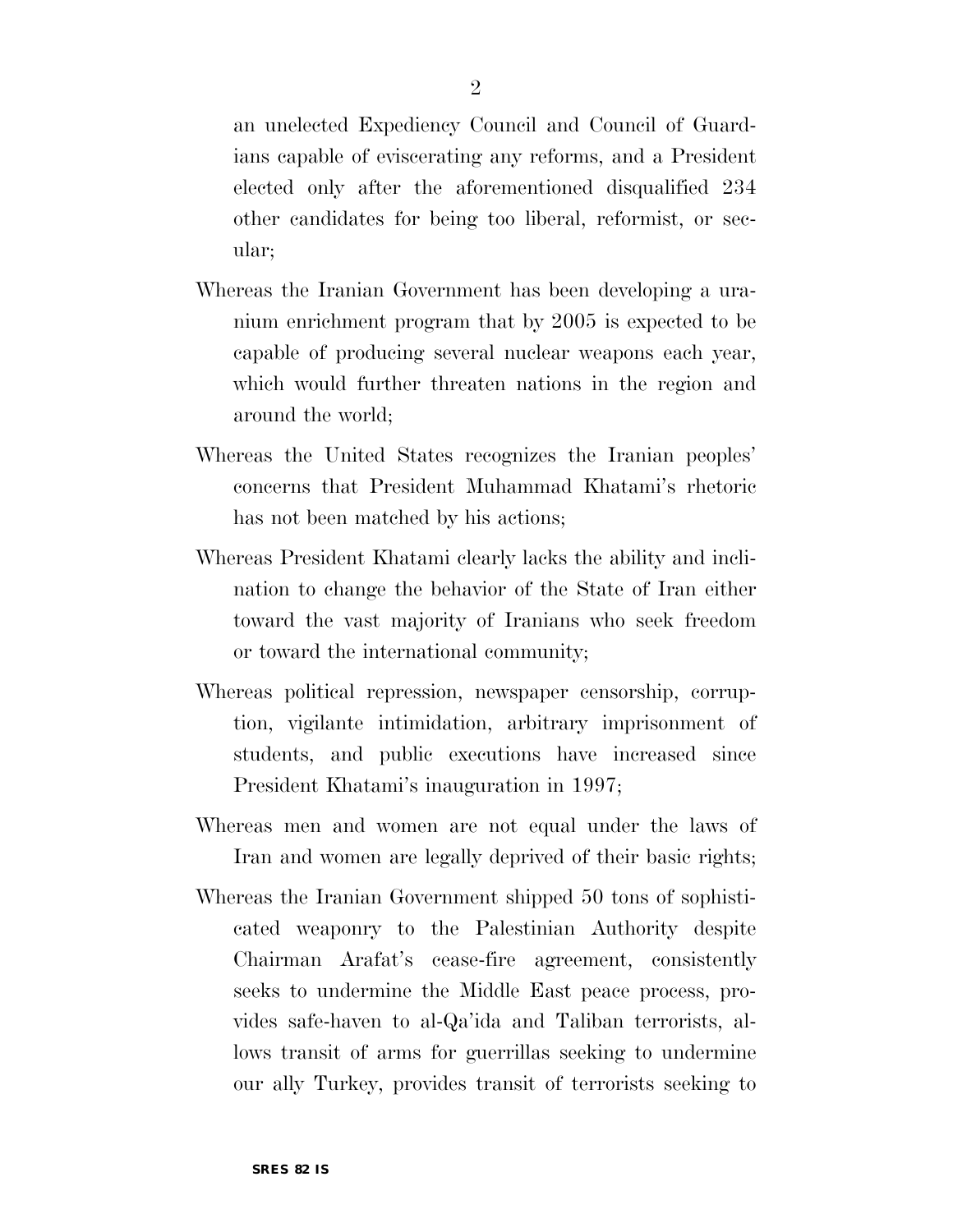destabilize the United States-protected safe-haven in Iraq, and develops weapons of mass destruction;

- Whereas since the terrorist attacks of September 11, 2001, and despite rhetorical protestations to the contrary, the Government of Iran has actively and repeatedly sought to undermine the United States war on terror;
- Whereas there is a broad-based movement for change in Iran that represents all sectors of Iranian society, including youth, women, student bodies, military personnel, and even religious figures, that is pro-democratic, believes in secular government, and is yearning to live in freedom;
- Whereas following the tragedies of September 11, 2001, tens of thousands of Iranians filled the streets spontaneously and in solidarity with the United States and the victims of the terrorist attacks; and
- Whereas the people of Iran deserve the support of the American people: Now, therefore, be it
- 1 *Resolved,* That it is the sense of the Senate that— 2 (1) legitimizing the regime in Iran stifles the 3 growth of the genuine democratic forces in Iran and 4 does not serve the national security interest of the 5 United States;
- 6 (2) positive gestures of the United States to-7 ward Iran should be directed toward the people of 8 Iran, and not political figures whose survival de-9 pends upon preservation of the current regime; and 10 (3) it should be the policy of the United States 11 to seek a genuine democratic government in Iran